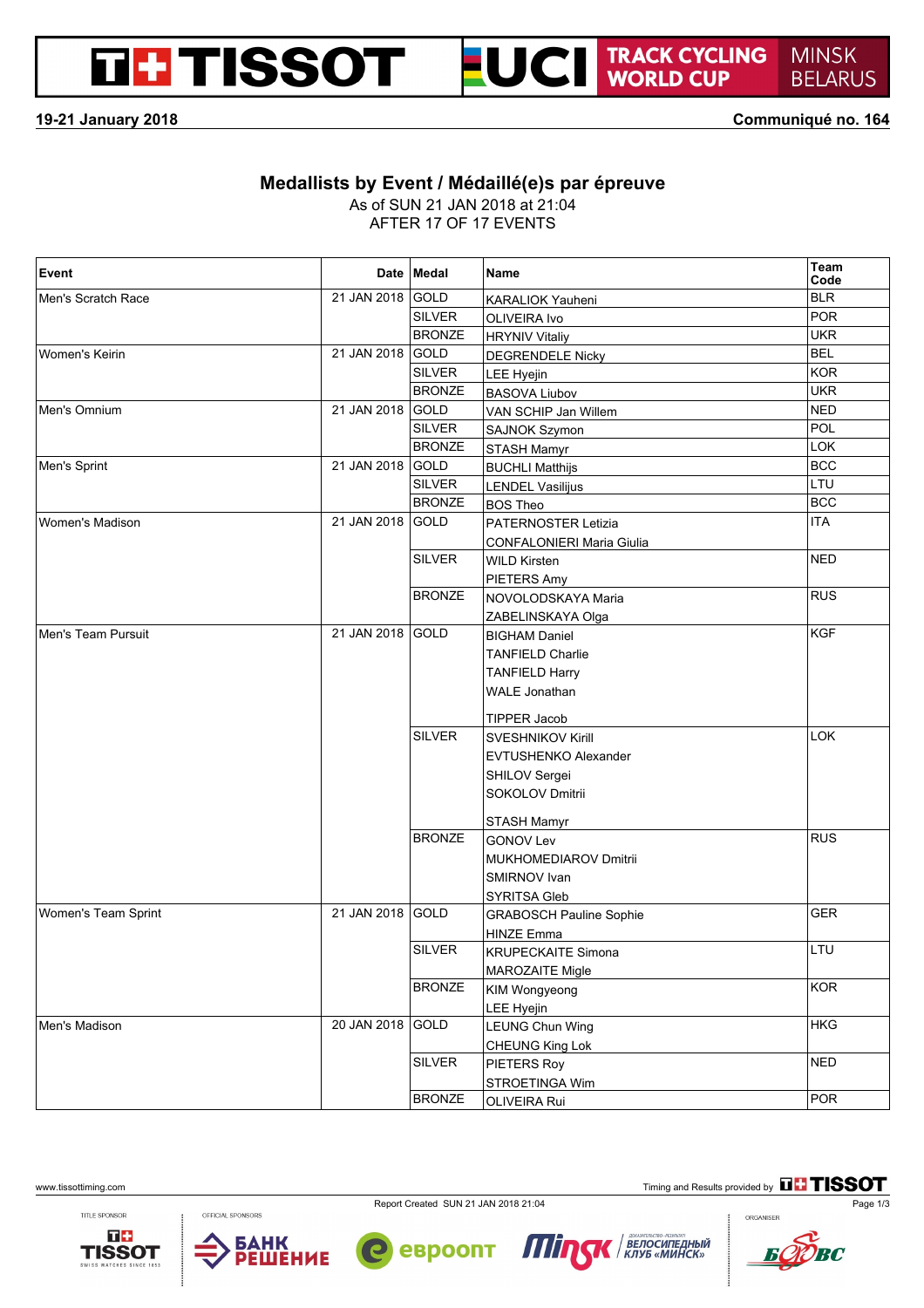# **DE TISSOT**



TRACK CYCLING<br>WORLD CUP **MINSK BELARUS** 

**19-21 January 2018 Communiqué no. 164**

#### **Medallists by Event / Médaillé(e)s par épreuve**

As of SUN 21 JAN 2018 at 21:04

AFTER 17 OF 17 EVENTS

| <b>Event</b>                |                  | Date Medal    | <b>Name</b>                    | Team<br>Code |
|-----------------------------|------------------|---------------|--------------------------------|--------------|
|                             |                  |               | OLIVEIRA Ivo                   |              |
| Women's Scratch Race        | 20 JAN 2018 GOLD |               | <b>SEITZ Aline</b>             | SUI          |
|                             |                  | <b>SILVER</b> | <b>BARKER Elinor</b>           | <b>GBR</b>   |
|                             |                  | <b>BRONZE</b> | PIETERS Amy                    | <b>NED</b>   |
| Men's Keirin                | 20 JAN 2018 GOLD |               | <b>BUCHLI Matthijs</b>         | <b>BCC</b>   |
|                             |                  | <b>SILVER</b> | <b>RITTER Stefan</b>           | CAN          |
|                             |                  | <b>BRONZE</b> | <b>OLIVA Lewis</b>             | <b>WAL</b>   |
| Women's Omnium              | 20 JAN 2018 GOLD |               | <b>WILD Kirsten</b>            | <b>NED</b>   |
|                             |                  | <b>SILVER</b> | <b>BARKER Elinor</b>           | <b>GBR</b>   |
|                             |                  | <b>BRONZE</b> | <b>VALENTE Jennifer</b>        | <b>USA</b>   |
| Women's Sprint              | 20 JAN 2018 GOLD |               | <b>GRABOSCH Pauline Sophie</b> | <b>GER</b>   |
|                             |                  | <b>SILVER</b> | <b>KRUPECKAITE Simona</b>      | LTU          |
|                             |                  | <b>BRONZE</b> | <b>DEGRENDELE Nicky</b>        | <b>BEL</b>   |
| <b>Women's Team Pursuit</b> | 20 JAN 2018 GOLD |               | <b>VALENTE Jennifer</b>        | <b>USA</b>   |
|                             |                  |               | <b>CATLIN Kelly</b>            |              |
|                             |                  |               | <b>DYGERT Chloe</b>            |              |
|                             |                  |               | <b>GEIST Kimberly</b>          |              |
|                             |                  | <b>SILVER</b> | <b>ALZINI Martina</b>          | <b>ITA</b>   |
|                             |                  |               | <b>BALSAMO Elisa</b>           |              |
|                             |                  |               | <b>CAVALLI Marta</b>           |              |
|                             |                  |               | <b>FRAPPORTI Simona</b>        |              |
|                             |                  |               | PATERNOSTER Letizia            |              |
|                             |                  | <b>BRONZE</b> | <b>COLLIER Devaney</b>         | CAN          |
|                             |                  |               | <b>COLES-LYSTER Maggie</b>     |              |
|                             |                  |               | <b>ATTWELL Erin J</b>          |              |
|                             |                  |               | <b>JUSSAUME Laurie</b>         |              |
| Men's Team Sprint           | 20 JAN 2018 GOLD |               | BOS Theo                       | <b>BCC</b>   |
|                             |                  |               | <b>BUCHLI Matthijs</b>         |              |
|                             |                  |               | VAN DEN BERG Roy               |              |
|                             |                  | <b>SILVER</b> | KUCZYNSKI Kamil                | POL          |
|                             |                  |               | MAKSEL Krzysztof               |              |
|                             |                  |               | <b>SARNECKI Rafal</b>          |              |
|                             |                  |               | <b>RUDYK Mateusz</b>           |              |
|                             |                  | <b>BRONZE</b> | <b>D'ALMEIDA Michael</b>       | <b>FRA</b>   |
|                             |                  |               | <b>EDELIN Benjamin</b>         |              |
|                             |                  |               | <b>HELAL Rayan</b>             |              |
|                             |                  |               | LAFARGUE Quentin               |              |
| Men's Individual Pursuit    | 20 JAN 2018 GOLD |               | <b>TANFIELD Charlie</b>        | <b>KGF</b>   |
|                             |                  | <b>SILVER</b> | OLIVEIRA Ivo                   | <b>POR</b>   |
|                             |                  | <b>BRONZE</b> | <b>EVTUSHENKO Alexander</b>    | <b>LOK</b>   |
| Men's Points Race           | 19 JAN 2018 GOLD |               | VAN SCHIP Jan Willem           | <b>NED</b>   |
|                             |                  | <b>SILVER</b> | CHEUNG King Lok                | <b>HKG</b>   |

Report Created SUN 21 JAN 2018 21:04 Page 2/3 Page 2/3

 $\boldsymbol{H}$ 

евроопт

www.tissottiming.com **Timing and Results provided by** 

TITLE SPONSOR